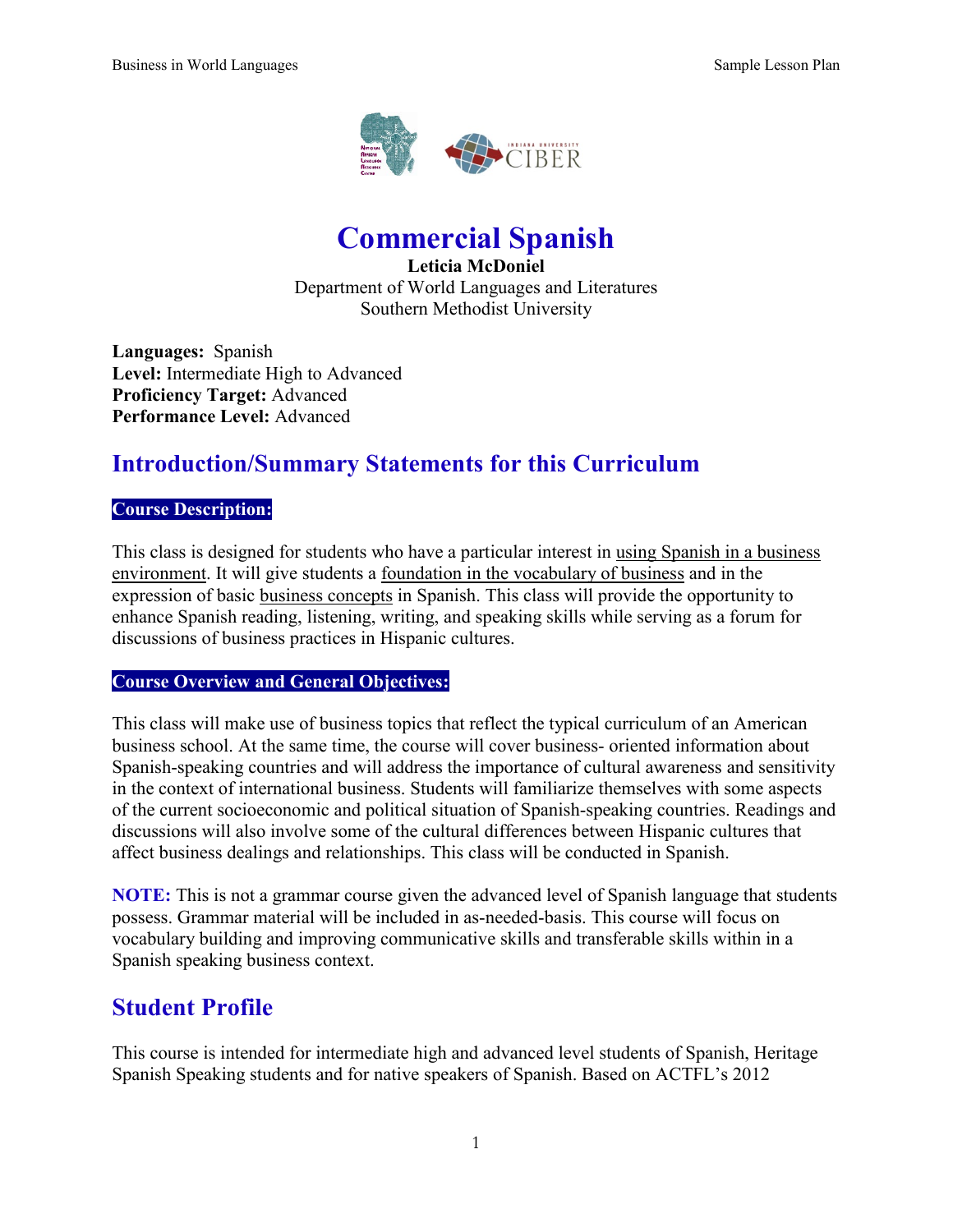publication regarding proficiency levels, the description of the language abilities an advanced and intermediate high-level student possesses are the following:

### **General Advance Level (low, mid, and high)**

Speakers at the Advanced level engage in conversation in a clearly participatory manner in order to communicate information on autobiographical topics, as well as topics of community, national, or international interest. The topics are handled concretely by means of narration and description in the major times frames of past, present, and future. These speakers can also deal with a social situation with an unexpected complication. The language of Advanced-level speakers is abundant, the oral paragraph being the measure of Advanced-level length and discourse. Advanced-level speakers have sufficient control of basic structures and generic vocabulary to be understood by native speakers of the language, including those unaccustomed to non-native speech.

### **Intermediate High**

Intermediate High Intermediate High speakers are able to converse with ease and confidence when dealing with the routine tasks and social situations of the Intermediate level. They are able to handle successfully uncomplicated tasks and social situations requiring an exchange of basic information related to their work, school, recreation, particular interests, and areas of competence. Intermediate High speakers can handle a substantial number of tasks associated with the Advanced level, but they are unable to sustain performance of all of these tasks all of the time. Intermediate High speakers can narrate and describe in all major time frames using connected discourse of paragraph length, but not all the time. Typically, when Intermediate High speakers attempt to perform Advanced-level tasks, their speech exhibits one or more features of breakdown, such as the failure to carry out fully the narration or description in the appropriate major time frame, an inability to maintain paragraph-length discourse, or a reduction in breadth and appropriateness of vocabulary. Intermediate High speakers can generally be understood by native speakers unaccustomed to dealing with non-natives, although interference from another language may be evident (e.g., use of code-switching, false cognates, literal translations), and a pattern of gaps in communication may occur.

# **Themes (Big Idea):**

### **Themes:**

General themes for this curriculum include but are not limited to Spanish Business and its relation to the world. The umbrella topics that should be included are:

- 1. Cultural Business Practices in Spanish Speaking Countries / Practicas culturales en paises de habla hispana
- 2. Hispanics at Work / Hispanos en el trabajo
- 3. Entrepreneurship / Emprendimiento
- 4. Teamwork / Trabajo en equipo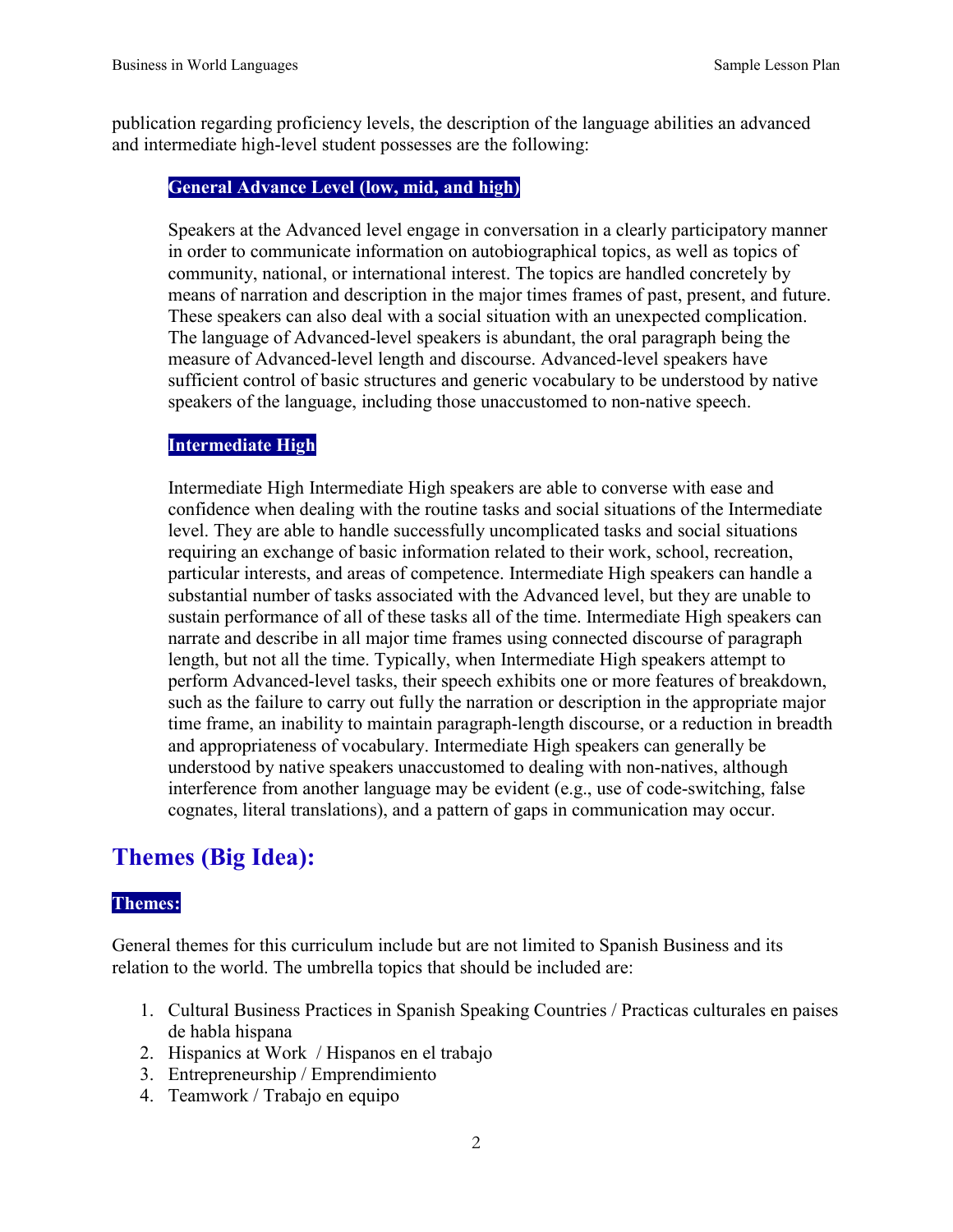- 5. Banking / La banca
- 6. Finance / Las finanzas
- 7. Human Resources / Los recursos humanos
- 8. Import and Export / Importación y exportación
- 9. Marketing
- 10. Accounting / La contabilidad

**NOTE:** Given the scope of the intended students, a theme that should also be included is Hispanics or Latinos and Business (keeping in mind that Hispanics only exist until they set foot in the USA), but their business practices display a hybrid mode of operation.

## **Big Idea**

Students will create a Podcast under the framework of Entrepreneurship. Students will use any of the proposed themes in conjunction with a specific country (of student selection or assigned by instructor) to do their podcast related to entrepreneurship. In particular, students are asked to embark in an entrepreneurial venture in a Spanish Speaking country, therefore they need to select the country, find a product to sell or buy and write a short business plan

The main question or topic students should address in the Podcast is **Why is it a good idea to invest in this country and which product(s) seem a viable business opportunity?** 

For this activity, students will do the following stages in order to complete the Podcast project.

- 1. Select a country of interest and research its current economy and market potential.
- 2. Research about common business practices in this country
- 3. Select a product or products to be sold or bought.
- 4. Write a 2-3 page summary of research done. This write up should explain the reasons why entrepreneurs should invest in this country, layout common business practices in this country and potential products to be bought form this country or sold to this country (explain why the product(s) chosen represent a good business opportunity)
- 5. Once this write up is corrected by instructor, students can proceed to record their podcast (using the summary write up as a guide).
- 6. Instructors can decide on which technology to use for the podcast. Some suggestions include canvas, SoundCloud, Spotify or any other app that can support this type of recording.
- 7. Finally, when students have uploaded the podcast to the app or platform, other students in the class should listen to 2 of their peers podcasts and write one comment and three questions.

## **Scenario of the Podcast:**

The scenario consists of students taking the role of an expert and prominent businessman in a Spanish speaking country who has been asked by the country's National Chamber of Commerce to promote and ultimately convince investors to invest in that country by buying or selling a product. The dissemination of this information will be done through the podcast students will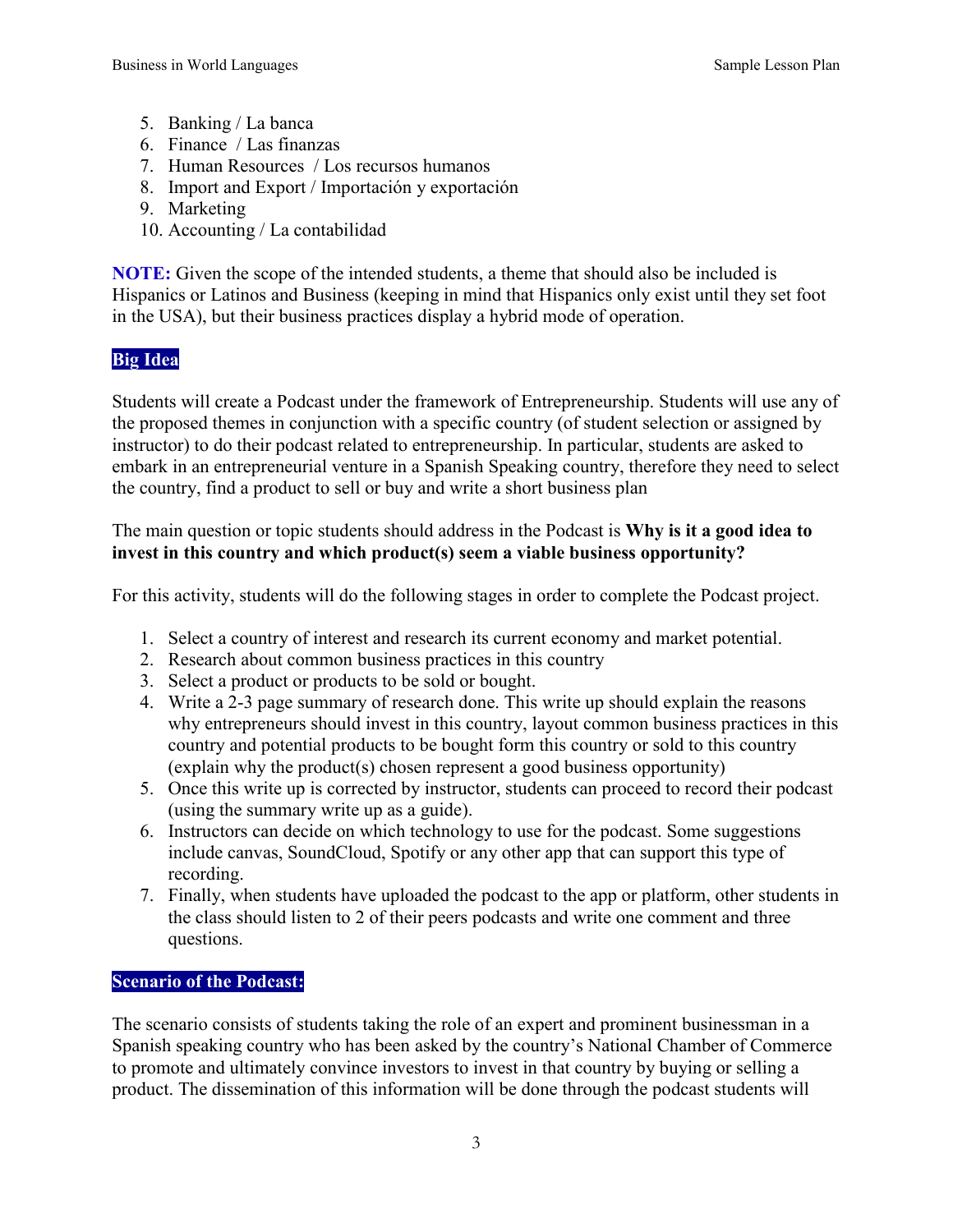produce. Additionally, peer students will take the role of an investor and will be required to ask three questions and make at least one comment to the student who produced the podcast.

This "big idea" of the podcast should be carried throughout the semester or even half of a semester. As stated above, it is recommended that instructors plan on framing the podcast with other activities so students can arrive to a successful podcast production. Some activities related to the country selected by student. Activities may include oral presentations, short research papers and listening activities.

#### **Enduring Understandings:**

- a. Know the different forms of investing (direct vs indirect)
- b. Recognize different type of business wholesale, retail, service.
- c. Recognizing major companies/brands in the country selected
- d. Cultural practices and perspectives in the country selected.
- e. Understand the concept of culture by comparing our cultures with other peoples' cultures.
- f. Reinforcement of knowledge of other disciplines while learning another language.
- g. Import and export opportunities.

#### **Essential Questions:**

- a. What makes investing in this country attractive to foreigners?
- b. What should I know before investing in this country?
- c. How do I prepare my team for this investment?
- d. Who do I contact to start investing in this country?
- e. What are products that would be popular in this country? Why?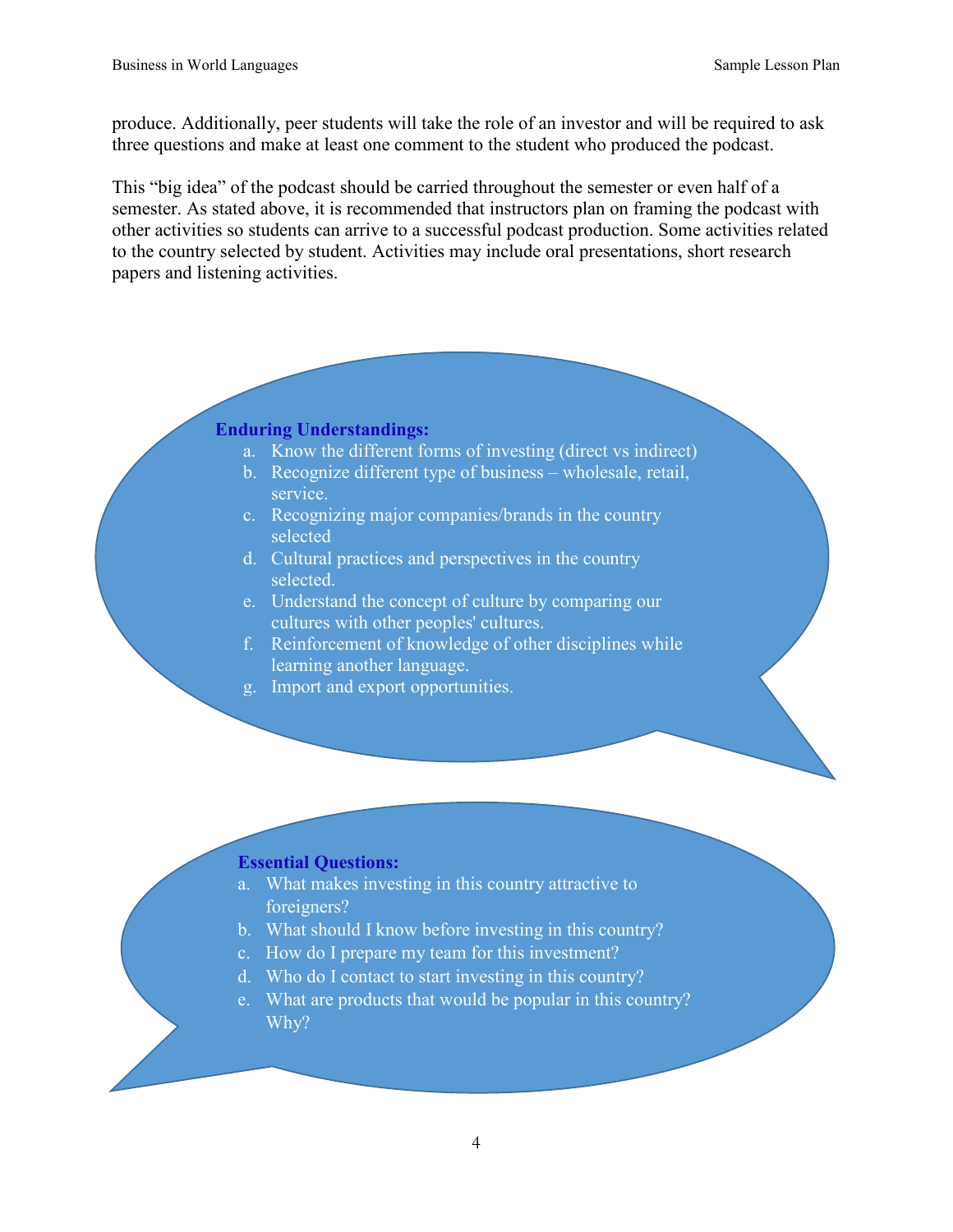# **Phase # 1: Goals & Outcomes**

What will students know and be able to do at the end of this Unit? (Can do statements from ACTFL)

**Communication:** Communicate investment opportunities in a Spanish speaking country.

**Cultures:** Identify Cultural practices related to business.

**Connections:** Make connections between culture and business practices.

**Communities:** Identify Spanish business communities.

**Comparisons:** Compare between Spanish Speaking Business World and their own.

## **Phase # 2: Methods**

What will be acceptable evidence of the student's acquired knowledge and abilities? What types of tasks are students going to perform?

## **Integrative Performance Assessment (IPA)**

**Interpretive Tasks:** Throughout the semester or length of the course students will watch and listen to a podcast in target language. The podcasts can be related to any of the 10 themes described above. Students will share two pieces of information (takeaways) related to their selected theme and make one comparison with their own culture and experience. At this point the country is not important since they are just interpreting and learning about podcasts and the information they can contain.

**Interpersonal Task:** In class, students will exchange with classmates their takeaways from the podcast they listened to and come up with a topic they would like to address in their own podcast. Additionally, students should elaborate an outline with three subtopics that they will include in their podcast.

**Presentational Tasks:** Students will have two main presentational tasks:

- a. Present a short research paper containing the information about the country and topic selected. This paper can be used as their story line for their podcast,
- b. Record their podcast where they carry out the assigned scenario.

## **Phase # 3: Tasks and Activities**

What are the learning targets and activities that accompany them? Are activities and scenarios contextualized? Do they illustrate how students will engage to demonstrate what they can do and know?

What activities will students participate in to prepare them to demonstrate what they know and can do?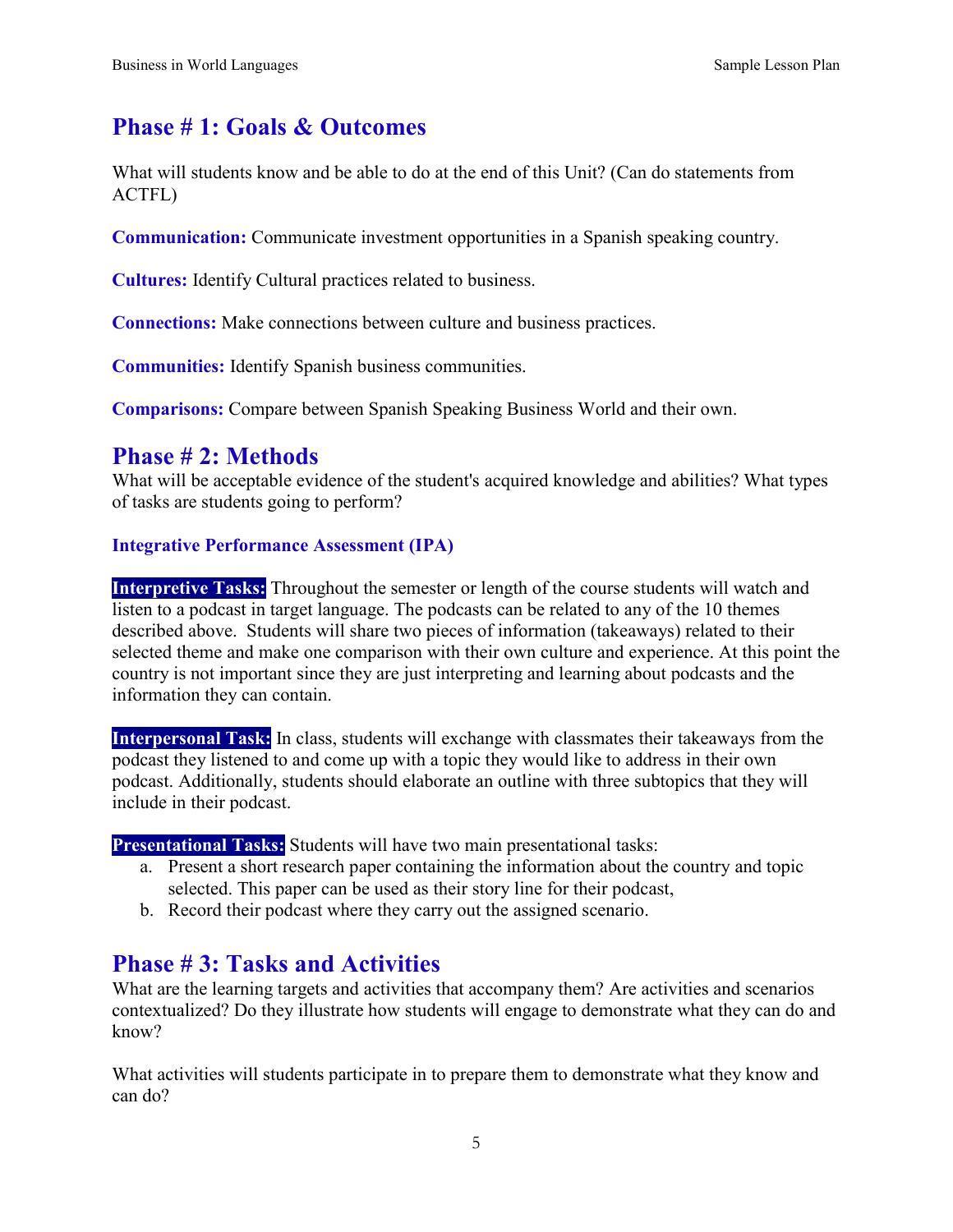## **Learning Target #1:**

Students can listen to business related podcasts in target language. Podcasts should be about 30 minutes long or if longer, instructor can select specific minutes int eh podcast and indicate students to focus their listening on those parts. *(interpretative)*

- 1. Some sites that have podcasts in Spanish and relate to Business practices and instructors may wish include:
	- a. <https://novicap.com/blog/los-mejores-podcast-de-negocios-en-2020/>
	- b. <https://novicap.com/blog/los-mejores-podcast-de-negocios-en-2020/>
	- c. TedTalk en español:<https://www.youtube.com/watch?v=YS2s2VUBQ8M>
	- d. Hablando con líderes: [https://podcasts.apple.com/es/podcast/hablando-con](https://podcasts.apple.com/es/podcast/hablando-con-l%C3%ADderes/id1531838544)[l%C3%ADderes/id1531838544](https://podcasts.apple.com/es/podcast/hablando-con-l%C3%ADderes/id1531838544)
	- e. Chócale: [https://chocale.cl/2021/01/guia-de-podcast-inversiones-ahorro](https://chocale.cl/2021/01/guia-de-podcast-inversiones-ahorro-finanzas/)[finanzas/](https://chocale.cl/2021/01/guia-de-podcast-inversiones-ahorro-finanzas/)

### **Learning Target #2:**

Students can interpret the information in the podcast they listened to by doing the following: *(Interpersonal)*

- 1. Write 2 takeaways for each podcast listened using appropriate vocabulary.
	- a. Linguistic target: Students can use appropriate business vocabulary and subjunctive grammar structure as well as other tenses.
- 2. Write one comparison with the business culture they are familiar with (USA or any other country for native speakers).
	- a. Linguistic target: Students can use appropriate business vocabulary and comparison grammar structures.

### **Learning Target #3:**

Students can present information in written and oral form to prepare for the creation of their own podcast *(Interpersonal)*

- 1. Students will select a Spanish speaking country and elaborate an outline with the topics and subtopics they want to address in their podcast.
	- a. Linguistic target: Students can use appropriate business vocabulary and business concepts.
- 2. Students can conduct research on the country and themes included in the outline.
	- a. Linguistic target: Students can understand written texts and aural information in target language.
- 3. Students will write a 2-page research paper with the above- mentioned information. This information will be the basis of their podcast.
	- a. Linguistic target: Students can write in target language using appropriate business vocabulary and grammar structures.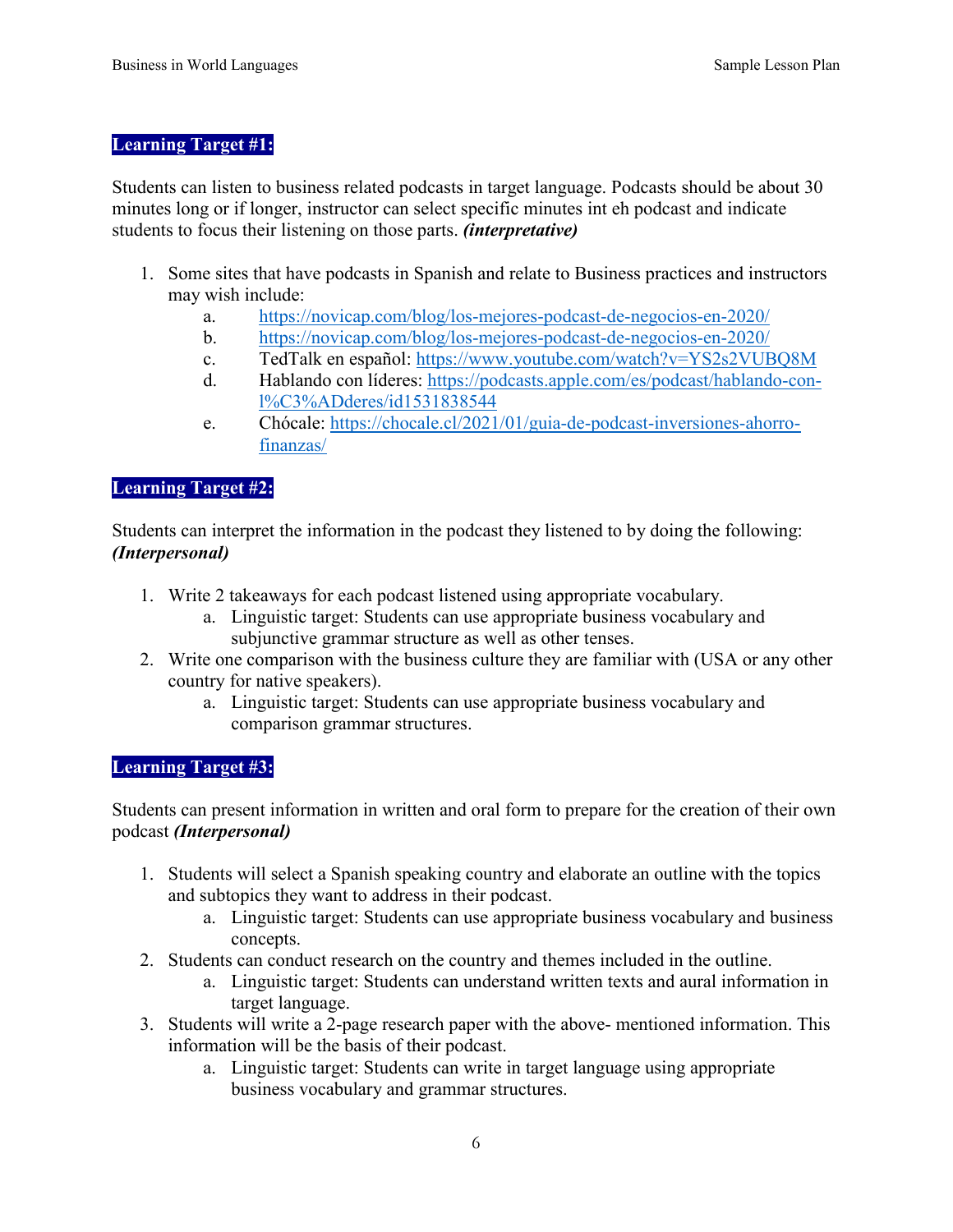### **Learning Target #4:**

Students will record their podcast and publish it. Students can publish their podcast in the tool indicated by instructor. Suggested tools include canvas discussion board, *SoundCloud* and *Padlet*. The podcast should be between 7 and 10 minutes long. And should include the following parts: *(Presentational)*

- 1. Introduction: who are the students impersonating (they might choose to be themselves too)
- 2. What are the topics students will cover in the podcast (agenda)?
- 3. Present the content based on their research.
- 4. State the conclusion or takeaways of their podcast.
- 5. Say good-bye to the public using culture appropriate signals and language.
	- a. Linguistic target: Students can communicate to a larger audience business concepts using appropriate business vocabulary and grammar structures.

## **Learning Target #5:**

Students can think critically and interpret knowledge in target language.

- 1. Students will write two questions to 3 of their peer's podcasts.
	- a. Grammatical structure target: Students can use question words appropriately.
- 2. Students will write one comment to 3 of their peer's podcasts.
	- a. Grammatical structure target: Students can use subjunctive to express their opinions.
- 3. Students will conduct a dialogue with peers by responding to questions and comments.
	- a. Grammatical structure target: Students can use subjunctive and other verb tenses to express their opinions.

## **Phase #4: Assessment**

What are student's deliverables? How will they be assessed? What rubrics will be used?

Instructors can use rubrics for each of the target activities. However, a more comprehensive rubric is suggested for the assessing the podcast.